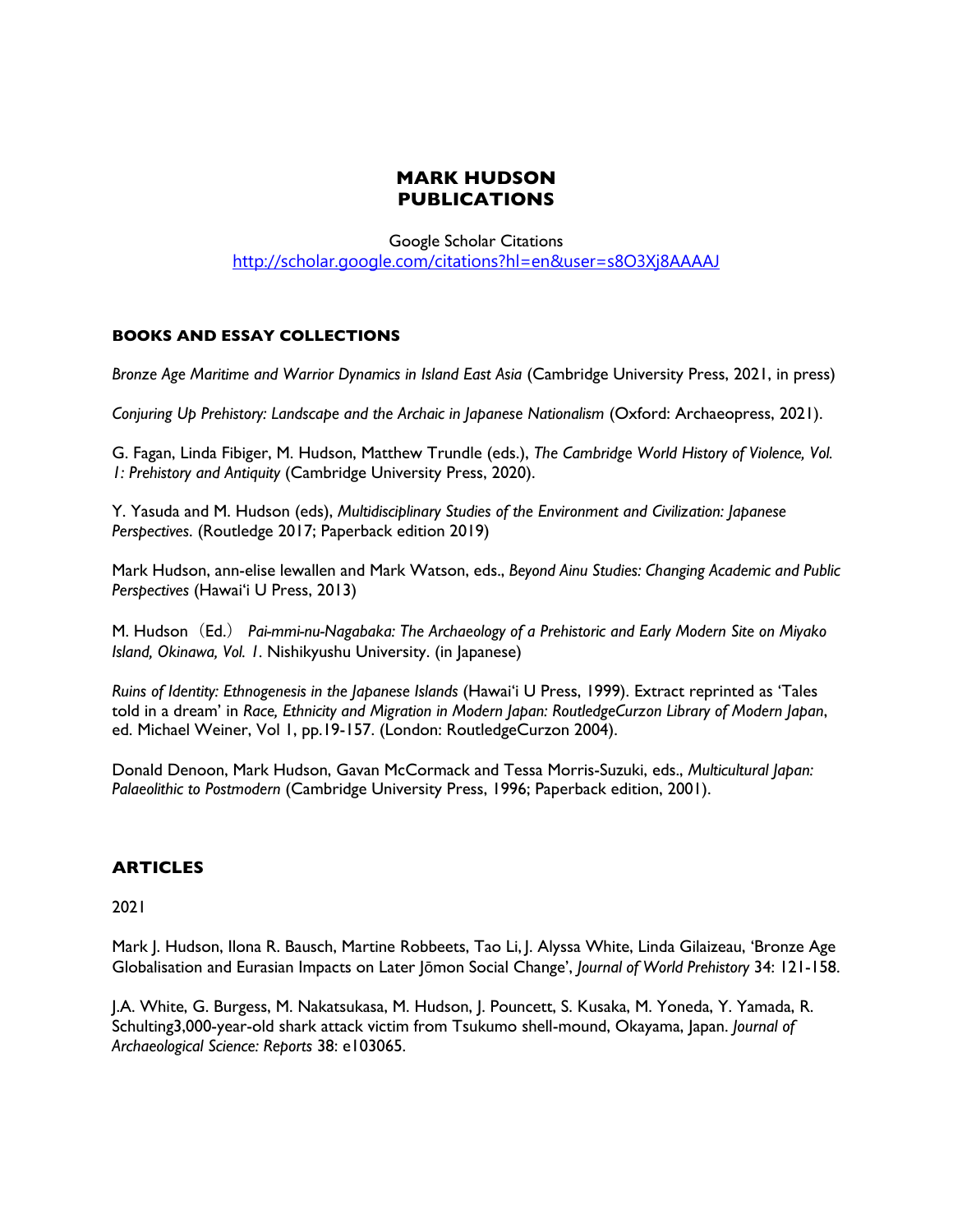K. Okazaki, H. Takamuku, Y. Kawakubo, M. Hudson, J. Chen. Cranial morphometric analysis of early wet-rice farmers in the Yangtze river delta of China. *Anthropological Science* 129: 203-222.

R. Fernandes, M. Hudson, H. Takamiya, J-P. Bassino, J. Uchiyama and M. Robbeets. The ARCHIPELAGO archaeological isotope database for the Japanese islands. *Journal of Open Archaeology Data* 9(3): 1-10.

M. Hudson, 'Dragon divers and clamorous fishermen: Bronzisation and transcultural marine spaces in the Japanese archipelago', in S. Autiero and M. Cobb (eds.), *Globalization and Transculturality from Antiquity to the Pre-modern World*, pp. 103-119. Routledge.

M. Hudson. 'Slouching Toward the Neolithic: Complexity, simplification, and resilience in the Japanese archipelago', In Gwen Schug (ed.), *Routledge Handbook of the Bioarchaeology of Climate and Environmental Change*, pp. 379-395. Routledge.

# 2020

M. Hudson and M. Robbeets, 'Archaeolinguistic evidence for the farming/language dispersal of Koreanic', *Evolutionary Human Sciences* 2: e52.

M. Hudson, R. Schulting and Linda Gilaizeau, "The origins of violence and warfare in the Japanese Islands." In G. Fagan, Linda Fibiger, Matthew Trundle and Mark Hudson (eds.), *The Cambridge World History of Violence, Vol. 1: Prehistory and Antiquity*, pp. 160-177 (Cambridge University Press).

L. Fibiger, M. Hudson, M. Trundle, 'Introduction to Volume 1', In G. Fagan, Linda Fibiger, Matthew Trundle and Mark Hudson (eds.), *The Cambridge World History of Violence, Vol. 1: Prehistory and Antiquity*, pp. 19-36 (Cambridge University Press).

M. Hudson, 'Language dispersals and the "secondary peoples' revolution": a historical anthropology of the Transeurasian unity. In: Robbeets, M., Hübler, N., Savelyev, A. (Eds.), *The Oxford Guide to the Transeurasian Languages*. Oxford University Press.

M. Hudson, S. Nakagome, J. Whitman, 'The evolving Japanese: the dual structure hypothesis at 30', *Evolutionary Human Sciences* 2: e6.

Tao Li, Chao Ning, Irina S. Zhushchikhovskaya, Mark J. Hudson, Martine Robbeets, 'Millet agriculture dispersed from Northeast China to the Russian Far East: Integrating archaeology, genetics, and linguistics', *Archaeological Research in Asia* 22: e100177.

Sarah Nelson, Irina S. Zhushchikhovskaya, Tao Li, Mark J. Hudson, Martine Robbeets, 'Tracing population movements in ancient East Asia through the linguistics and archaeology of textile production. *Evolutionary Human Sciences* 2: e5.

Chao Ning, Tianjiao Li, Ke Wang, Fan Zhang, Tao Li, Xiyan Wu, Shizhu Gao, Quanchao Zhang, Hai Zhang, Mark J. Hudson, Guanghui Dong, Sihao Wu, Yanming Fang, Chen Liu, Chunyan Feng, Wei Li, Tao Han, Ruo Li, Jian Wei, Yonggang Zhu, Yawei Zhou, Chuanchao Wang, Shengying Fan, Zenglong Xiong, Zhouyong Sun, Maolin Ye, Lei Sun, Xiaohong Wu, Fawei Liang, Yanpeng Cao, Xingtao Wei, Hong Zhu, Hui Zhou, Johannes Krause, Martine Robbeets, Choongwon Jeong, Yinqiu Cui, 'Genomic history of northern China for the last 7500 years'. *Nature Communications* 11: e2700.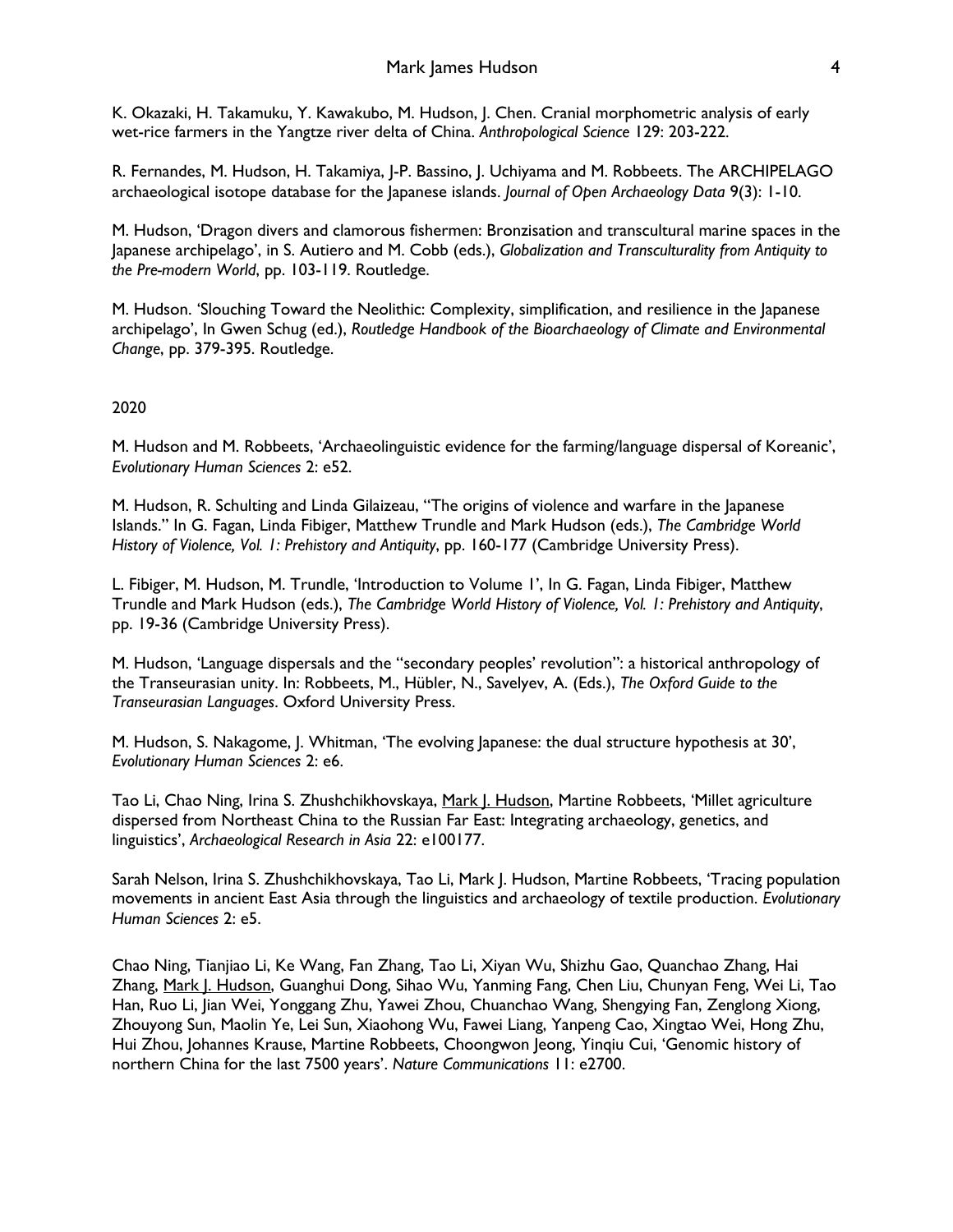## **2019**

T. Nakajima, M. Hudson, J. Uchiyama, K. Makibayashi, J. Zhang, 'Common carp aquaculture in Neolithic China dates back 8000 years', *Nature Ecology and Evolution* 3: 1415-1418.

'Towards a prehistory of the Great Divergence: the Bronze Age roots of Japan's premodern economy', *Documenta Praehistorica* 46: 30-43.

'Socio-ecological resilience and language dynamics: An adaptive cycle model of long-term language change', *Journal of Language Evolution* 4(1): 19-27.

### **2017**

J. Whitman, M. Hudson, 'Millets, rice and farming/language dispersals in East Asia: Introduction', *Language Dynamics and Change* 7(2): 147-151.

"Okhotsk and Sushen: history and diversity in Iron Age maritime hunter-gatherers of northern Japan", in B. Finlayson and G. Warren (Eds), *The Diversity of Hunter-Gatherer Pasts*, pp. 68-78. Oxford: Oxbow.

"The historical ecology of colonialism and violence in Hokkaido, Sakhalin and the Kuril Islands, AD 1200-1900", in J. Habu, P. Lape, J. Olsen (Eds.) *Handbook of East and Southeast Asian Archaeology*, pp. 695-706. Springer.

"The Ryukyu Islands and the northern frontier of prehistoric Austronesian settlement." In P. Piper, H. Matsumura and D. Bulbeck (eds), *New Perspectives in Southeast Asian and Pacific Prehistory*, pp. 189-199. Canberra: ANU Press.

"Introduction: The Great Wave of the Anthropocene", in Y. Yasuda and M. Hudson (eds), *Multidisciplinary Studies of the Environment and Civilization: Japanese Perspectives*, pp. 1-12. Routledge.

"Global environmental justice and the natural environment in Japanese archaeology", in Y. Yasuda and M. Hudson (eds), *Multidisciplinary Studies of the Environment and Civilization: Japanese Perspectives*., pp. 159-181. Routledge.

'Mountains and the history of violence', *Environmental Archaeology and Mt. Fuji* 1: 54-59 (in Japanese with English abstract)

"The sea and early societies in the Japanese Islands". In P. de Souza, P. Arnaud (Eds.), *The Sea in History: the Ancient World (Océanides Research Project)*, pp.102-113. Woodbridge: Boydell & Brewer.

### **2016**

"State power and maritime trade", in Y. Yasuda (ed.) *Kofun Culture and the Tsushima Straits*), pp. 85-98. Yuzankaku. (in Japanese)

K. Hoover and M. Hudson. 'Resilience in prehistoric persistent hunter-gatherers in northwest Kyushu, Japan as assessed by population health and archaeological evidence.' *Quaternary International* 405(B): 22-33.

B. Fitzhugh, E. Gjesfjeld, W. Brown, M. Hudson, J. Shaw. "Resilience and the population history of the Kuril Islands, northwest Pacific: a study in complex human ecodynamics". *Quaternary International* 419: 165-193.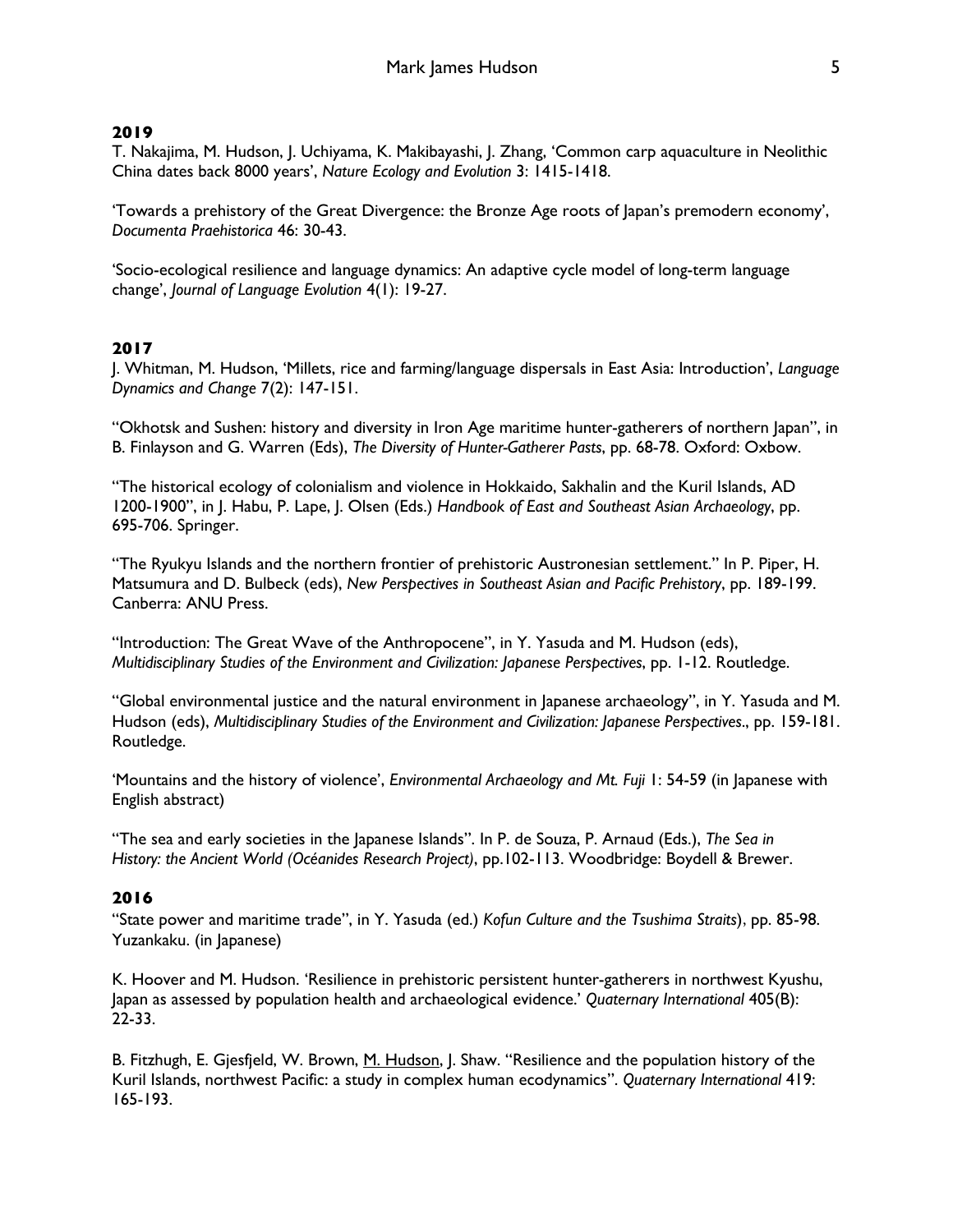M. Ikiugu, B. Whittaker, M. Aoyama, R. Galvaan, M. Hudson, I. Khalin, N. Pollard, S. Roschnik, S. Shann. 'Sustainability matters: exploring the WFOT guiding principles on sustainability'. *British Journal of Occupational Therapy* 79: 127-128.

## **2015**

H. Takamiya, M. Hudson, H. Yonenobu. T. Kurozumi, T. Toizumi, "An extraordinary case in human history: prehistoric hunter-gatherer adaptation to the islands of the central Ryukyus (Okinawa and Amami archipelagos), Japan", *Holocene* 26(3): 408-422.

M. Hernandez, M. Hudson. "Diagnosis and evaluation of causative factors for the presence of endemic treponemal disease in a Japanese sub-tropical island population from the Tokugawa period", *International Journal of Paleopathology* 10: 16-25.

### **2014**

"Placing Asia in the Anthropocene: Histories, vulnerabilities, responses", *Journal of Asian Studies* 73(4): 941-962.

'Dark artifacts: hyperobjects and the archaeology of the Anthropocene', *Journal of Contemporary Archaeology* 1: 82-86.

"The ethnohistory and anthropology of 'modern' hunter-gatherers: North Japan (Ainu)," in Vicki Cummings, Peter Jordan and Marek Zvelebil, eds. *The Oxford Handbook of the Archaeology and Anthropology of Hunter-Gatherer Societies* (Oxford: Oxford University Press).

"Hunter-Gatherers of the North Pacific: Environment, History and Change", in K. Aoyama et al (eds.), *Environmental Change and the Rise and Fall of Civilizations*. Iwanami. (in Japanese).

M. Hudson, S. Handa, "Electrical resistivity surveys at the Iwata artillery site: a preliminary report", *Bulletin of the Center for Regional Culture and History, Saga University* 8: 80-84. (in Japanese)

M. Aoyama, M. Hudson, "No better medicine: health in American environmental writing," *EcoHealth* 11(4): 461-463.

### **2013**

" Ainu and hunter-gatherer studies," in Mark Hudson, ann-elise lewallen and Mark Watson, eds. *Beyond Ainu Studies: Changing Academic and Public Perspectives* (Hawai'i U Press).

M. Watson, a-e lewallen and M. Hudson, "Beyond Ainu studies: an introduction," in Mark Hudson, ann-elise lewallen and Mark Watson, eds. *Beyond Ainu Studies: Changing Academic and Public Perspectives* (Hawai'i U Press).

"Japan: archaeology", in I. Ness, ed. *The Encyclopedia of Global Human Migration*, Volume 1 Prehistory. Wiley-Blackwell.

"Navigating disciplinary challenges to global sustainability science", *Documenta Praehistorica* 40: 219-226.

M. Hudson, M. Diab, M. Aoyama, "Occupational heritage and landscape at the Hallstatt and Iwami world heritage sites", *West Kyushu Journal of Rehabilitation Sciences* 6: 29-35.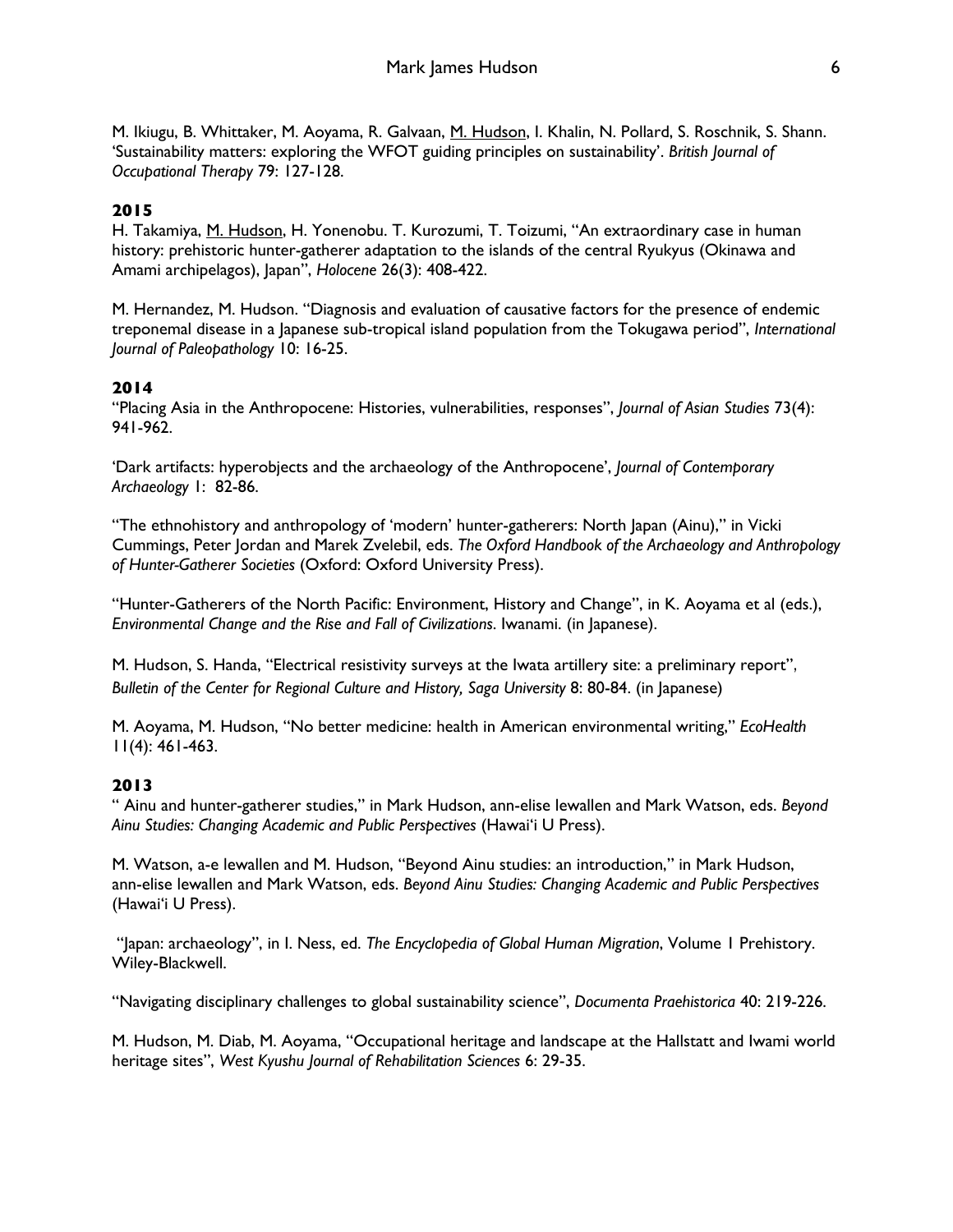M. Hudson, M. Aoyama, M. Okada, T. Kawashima, "On the possibility of archaeology and environmental education: examples from the Yayoi period", in *Mizuho* special issue *The State of Yayoi Research*, pp. 555-563. Osaka. (in Japanese)

M. Aoyama, M. Hudson. "Minamata as negative heritage: implications for Fukushima." *Pacific Geographies* 40: 23-28.

"Editorial board member profile," *Journal of Occupational Science* 20(1): 4-5.

"Predicting the future from the past", *Nishi Nihon Shinbun* newspaper, May 10. (in Japanese)

## **2012**

M. Hudson, M. Aoyama, K. Hoover, J. Uchiyama, "Prospects and challenges for an archaeology of global climate change", *WIREs Climate Change* 3: 313-328

M. Hudson, M. Aoyama, K. Hoover, T. Kawashima, J. Uchiyama, "Archaeological research and current global climate change: building archaeological strategies for increasing the resilience of social-ecological systems", *Quaternary Research, Japan* 51:267-274. (in Japanese with English abstract)

"'Austronesian' and 'Jōmon' identities in the Neolithic of the Ryukyu islands", *Documenta Praehistorica* 29: 257-262.

M. Hudson, M. Aoyama, K. Hoover, "Navigating hunter-gatherer resilience: networks and insularity in the prehistory of the Ryukyu Islands", in C. Damm and J. Saarikivi, eds. *Networks, Interaction and Emerging Identities in Fennoscandia and Beyond* (Helsinki: Société Finno-Ougriene): 49-66.

M. Aoyama, M. Hudson, K. Hoover, "Occupation mediates ecosystem services with human well-being." *Journal of Occupational Science* 19(3): 213-225.

M. Hudson, M. Aoyama, "Landscape, birds, and occupation: towards an ecocritical theory of occupation in Terry Tempest Williams' Refuge," *West Kyushu Journal of Rehabilitation Sciences* 5: 25-32.

"Children and climate change", *Towards a New Children's Studies*. Saga Shinbunsha, pp. 112-125.

### **2011**

M. Hudson, M. Aoyama, M. Diab, H. Aoyama, "The South Tyrol as occupationscape: occupation, landscape and ethnicity in a European border zone", *Journal of Occupational Science* 18(1): 21-35.

M. Hudson, M. Aoyama, "Occupational apartheid and national parks: the Shiretoko world heritage site," in F. Kronenberg, N. Pollard, D. Sakellariou, eds. *Occupational Therapies Without Borders: Towards an Ecology of Occupation Based Practices* (Edinburgh: Elsevier), 247-255.

M. Hudson. *Nature and Landscape in Kanzaki and England*. Human Activity and Sustainability Group Occasional Paper 1.

# **2010**

"The past and future of research on Ainu skeletal remains", in *The Present and Future of Ainu Studies*, pp. 136-139. Sapporo: Hokkaido University Press. (in Japanese)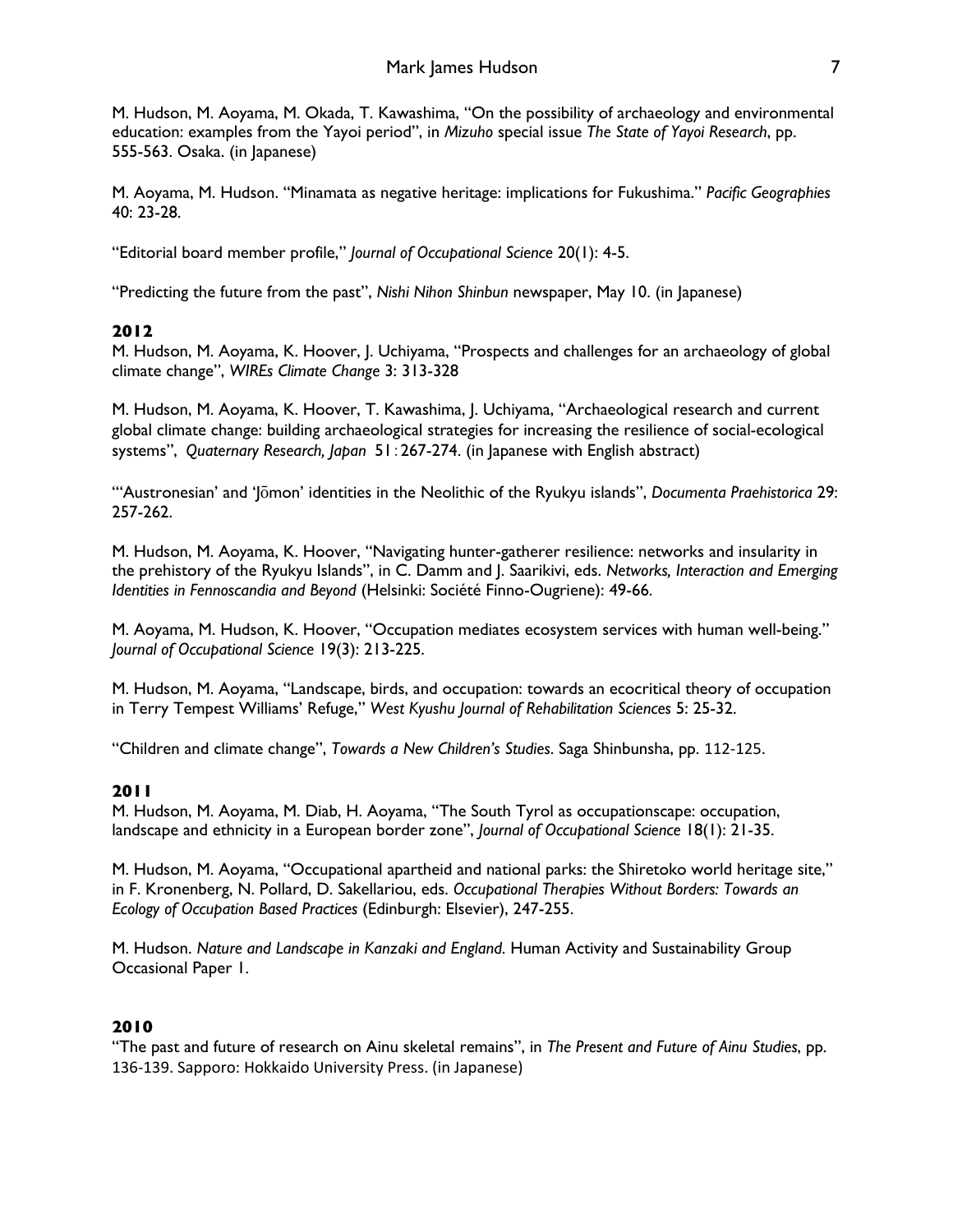M. Aoyama, M. Hudson, "Task, occupation and landscape", in K. Makibayashi and M. Uchikado (eds.), *Studies of Landscape History on East Asian Inland Seas* (Kyoto: Research Institute for Humanity and Nature): 3-12.

H. Matsumura, M. Hudson, K. Kawamura, T. Kashiwa, "Morphometric features of femurs in the Okhotsk people," *Anthropological Science (Japanese series)* 118(2): 69-82.

# **2009**

M. Hudson, M. Aoyama, "Hunter-gatherers and the behavioural ecology of human occupation," *Canadian Journal of Occupational Therapy* 76: 48-55.

S. Dougherty, M. Hudson, M. Yoneda. "Human skeletal remains", in T. Iwasaki, S. Wakita, K. Ishida, H. Wada (Eds.) *Tell Mastuma: An Iron Age Settlement in Northwest Syria*, pp. 513-519. Ancient Orient Museum, Tokyo.

# **2008**

"Holocene hunter-gatherers of East Asia," in D. Pearsall, ed. *Encyclopedia of Archaeology, Vol. 1* (New York: Academic Press): 620-622.

M. Hudson, M. Aoyama, T. Kawashima, T. Gunji, "Possible steatopygia in prehistoric central Japan: evidence from clay figurines," *Anthropological Science* 116: 87-92.

M. Hudson, M. Aoyama, "Occupational therapy and the current ecological crisis," *British Journal of Occupational Therapy* 71: 545-548.

M. Aoyama, M. Hudson, H. Aoyama, "Occupation and lifestyle in the hunter-gatherer society of the Okhotsk culture of Hokkaido" *West Kyushu Journal of Rehabilitation Sciences* 1: 77-83. (in Japanese)

# **2007**

M. Hudson, M. Aoyama, "Waist-to-hip ratios of prehistoric hunter-gatherers: evidence from Jomon figurines," *Antiquity* 81: 961-971.

"Japanese beginnings", in W. Tsutsui (Ed.), *A Companion to Japanese History*, pp. 13-29. Oxford: Blackwell.

"The 'indirect historical method': history and archaeology in the work of Umehara Takeshi," *Rekishi Jinrui* 35: 165-184.

# **2006**

"Pots not people: ethnicity, culture and identity in postwar Japanese archaeology," *Critique of Anthropology* 26(4): 411-434.

"Ono's Tamil-Yayoi theory again", in Toshiki Osada (ed.), *Proceedings of the Pre-Symposium of RIHN and 7th ESCA Harvard-Kyoto Roundtable* (Kyoto: Research Institute for Humanity), 223-232.

"Wildlife management and upland modernity in Japan (review article)," *Monumenta Nipponica* 61(2): 243-249.

M. Hudson, M. Aoyama, "Views of Japanese ethnic identity amongst undergraduates in Hokkaido," *The Asia-Pacific Journal: Japan Focus* (online) May 22, 2006.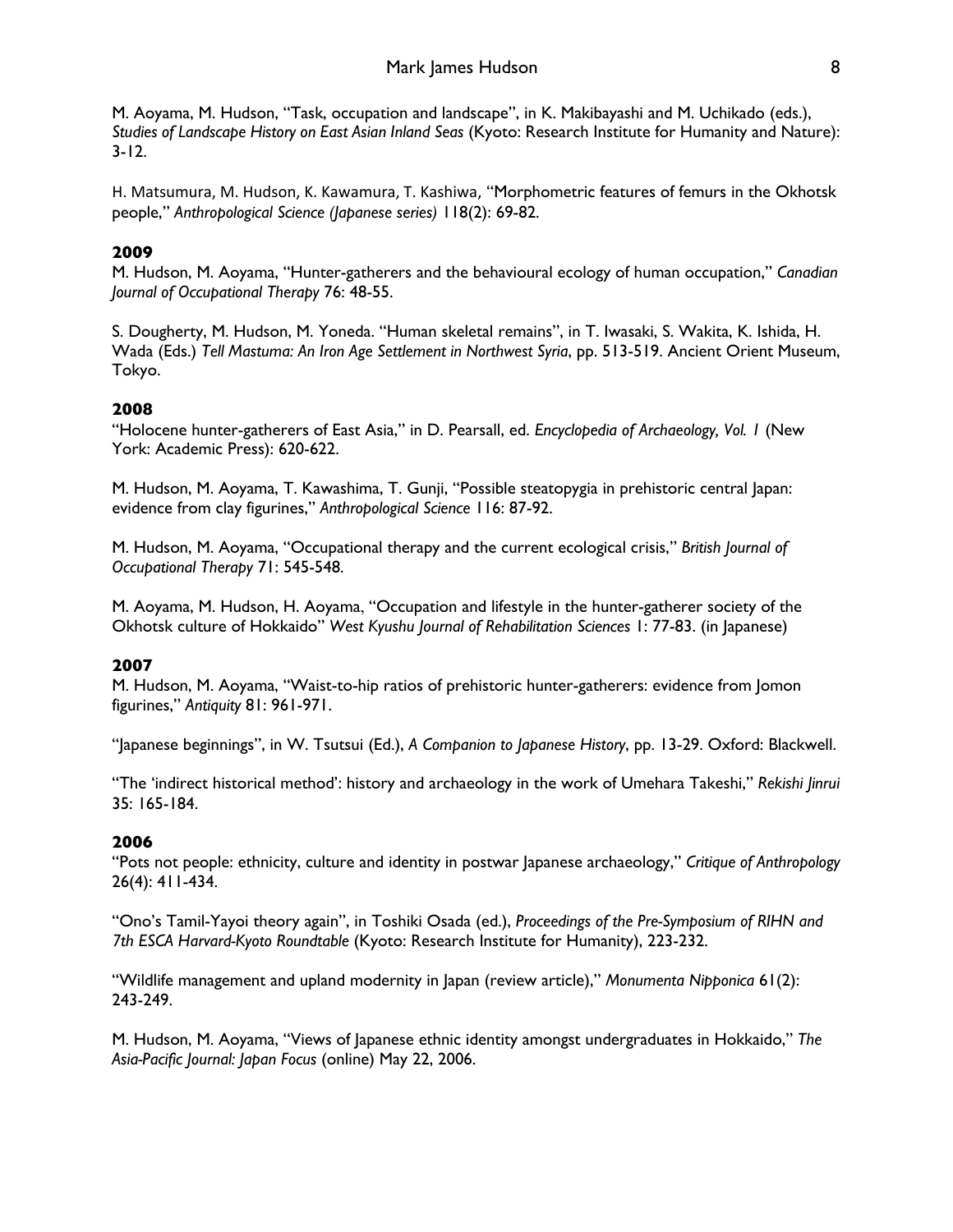H. Matsumura, M. Hudson, K. Koshida, Y. Minakawa, "Embodying Okhotsk ethnicity: Human skeletal remains from the Aonae dune site, Okushiri Island, Hokkaido," *Asian Perspectives* 45(1): 1-23.

## **2005**

"Diet breadth and life history in the Okhotsk: a preliminary comparison of north and east Hokkaido," in *Archaeology and the Ocean*, pp. 243–249. Rokuichi Shobo. (in Japanese with English summary)

"For the people, by the people: postwar Japanese archaeology and the Early Paleolithic hoax," *Anthropological Science* 113: 131-139.

H. Matsumura, M. Hudson, "Dental perspectives on the population history of Southeast Asia," *American Journal of Physical Anthropology* 127: 182-209.

## **2004**

"The perverse realities of change: world system incorporation and the Okhotsk culture of Hokkaido," *Journal of Anthropological Archaeology* 23: 290–308.

"Reproduction and mobility in the Jomon: a test of Kobayashi Tatsuo's style zones," *Bulletin of the International Jomon Culture Conference* 1: 35-39.

## **2003**

"Foragers as fetish in modern Japan," *Senri Ethnological Studies* 63: 263-274.

M. Hudson, S. Dougherty, A.Tsuneki, J. Hydar, "Neolithic human burials from Tell Ain el-Kerkh, northwest Syria," Antiquity 295 (http://www.antiquity.ac.uk/projgall/hudson295/)

## **2002**

"Agriculture and language change in the Japanese Islands" in P. Bellwood & C. Renfrew (Eds.), *Examining the farming/language dispersal hypothesis*, pp. 311-318. Cambridge: McDonald Institute, Cambridge University.

'Jomon period' and 'Yayoi period' in D. Levinson & K. Christensen (Eds.), *Encyclopedia of Modern Asia*. New York: Charles Scribner's.

M. Hall, U. Maeda & M. Hudson, "Pottery production on Rishiri Island: perspectives from X-ray fluorescence studies", *Archaeometry* 44(2): 213-228.

### **2001**

M. Hudson & Tessa Morris-Suzuki, "Afterword: Diversity and identity in the twenty-first century", in D. Denoon, M. Hudson, G. McCormack & T. Morris-Suzuki (Eds.), *Multicultural Japan: Palaeolithic to Postmodern*, revised paperback edition, pp. 287-292. Cambridge: Cambridge University Press.

Mark Hudson and Hiroto Takamiya, "Dental pathology and subsistence change in late prehistoric Okinawa," *Bulletin of the Indo-Pacific Prehistory Association* 21: 68-76.

### **2000**

"Japan and the anthropology of origins," in Mark Hudson, ed., *Interdisciplinary Study on the Origins of Japanese Peoples and Cultures*, pp. 6-7. Newsletter Special Issue, Ministry of Education, Science, Sport and Culture Grant-in-Aid for Scientific Research on Priority Areas (A) (1997-2000).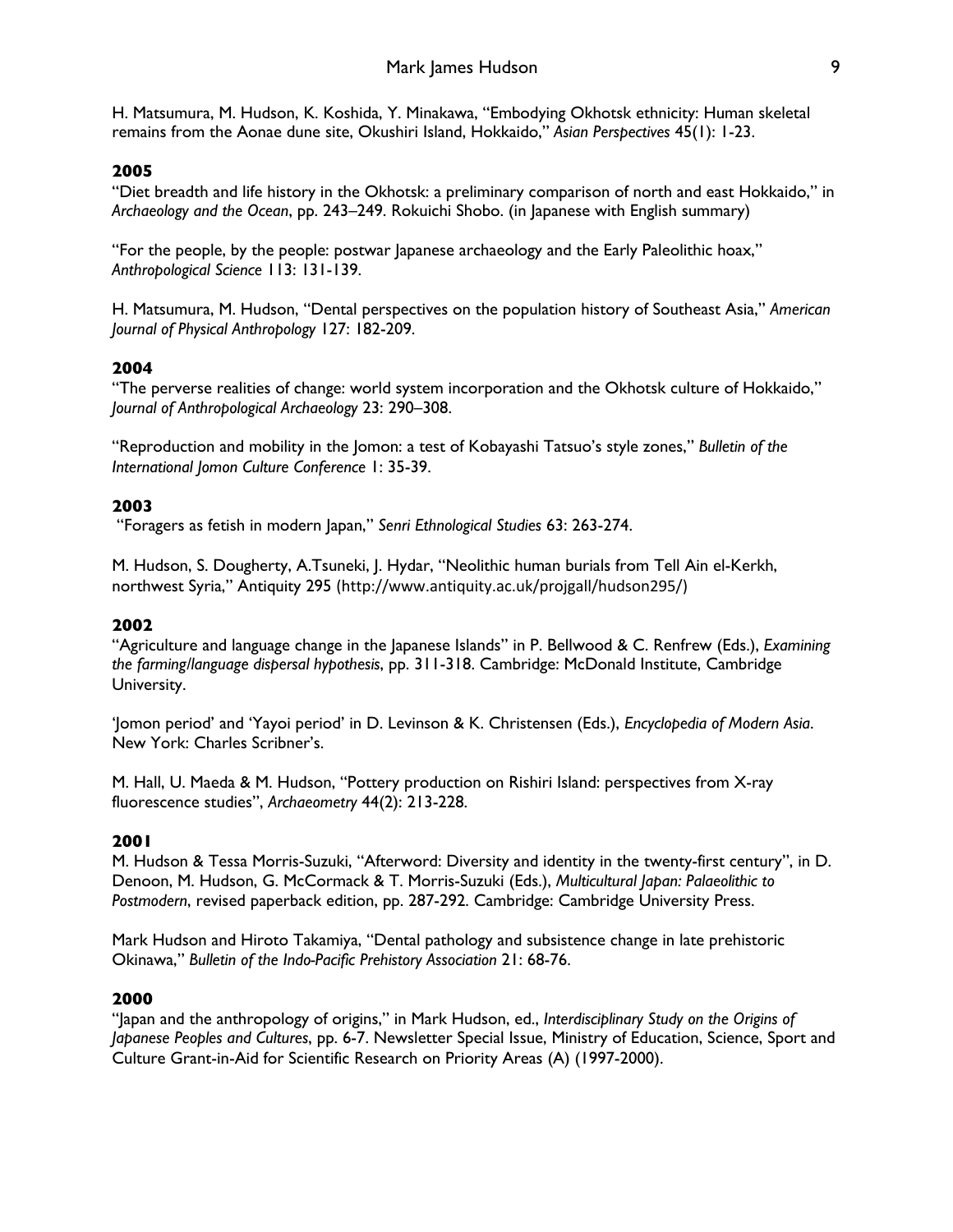"Lakes and Okhotsk culture", in A. Matsui and K. Makino (eds.), The Archaeology of Ancient Lakes, pp. 109-118. Kubapro (In Japanese)

# **1999**

"Ainu ethnogenesis and the Northern Fujiwara", *Arctic Anthropology* 36(1-2): 73-83.

"Prehistory" in K. Boyd (Ed.), *Encyclopedia of Historians and Historical Writers*, pp. 958-959. London: Fitzroy Dearborn.

"Archaeology as Japanology", *Japanese Studies* 17(2-3): 80-93.

"Japanese and Austronesian: an archeological perspective on the proposed linguistic links" in K. Omoto (Ed.), *Interdisciplinary Perspectives on the Origins of the Japanese*, pp. 267-279. Kyoto: International Research Center for Japanese Studies.

"Stature and standard of living in premodern Kyushu", *Jinruishi Kenkyu* 11: 65-73.

A. Tsuneki, J. Hydar, Y. Miyake, M.Hudson, M. Arimura, O. Maeda, T. Odaka & S. Yano, "Third preliminary report of the excavations at Tell el-Kerkh (1999), north-western Syria", *Bulletin of the Ancient Orient Museum* 20: 1-32.

# **1998**

Hiroki Ota, M. Hudson, 'Prehistoric archaeology and DNA: applications and methods', *Kokogaku Kenkyu* 45(2): 124-135. (in Japanese with English summary)

"On Henshall and the Japanese genome," *Japan Forum* 10: 117-119.

# **1997**

"Jomon and Tokugawa Japan: insularity and island histories", *Bulletin of the Faculty of Letters, Okayama University* 28: 181-191.

'Anyang and the late Shang state', 'Fujiwara', 'Angkor: the city built by angels' and 'Hiraizumi: Japan's gateway to the north', in Paul Bahn (Ed.), *Lost Citie*s, pp.146-49, 150-51, 152-55, & 156-57. London: Weidenfeld & Nicholson.

"More on Pacific diversity", *Current Anthropology* 38(5): 847-848.

"A sayonara to Sir William? On Hori and Proto-Indo-European", *Bulletin of the Ancient Orient Museum* 17: 21-23.

# **1996**

'Peking and Java Man and the dispersal of modern humans', 'The cemetery at Khok Phanom Di', 'Royal burials of early imperial China', 'Lost Caucasoids of the Tarim Basin' and 'The Mummies of the Northern Fujiwara', in Paul Bahn (Ed.), *Tombs, Graves and Mummies*, pp.20-23, 70-71, 112-115, 146-147, & 192-193. London: Weidenfeld & Nicholson.

"Sannai Maruyama: a new view of prehistoric Japan," *The Asia-Pacific Magazine* 2: 47-48.

# **1994**

"Constructing Japan: Diversity and unification, 400 BC to AD 1600", in G. Burenhult (Ed.), *The Illustrated History of Humankind, Vol. 4*, pp.122-141. New York: HarperCollins.